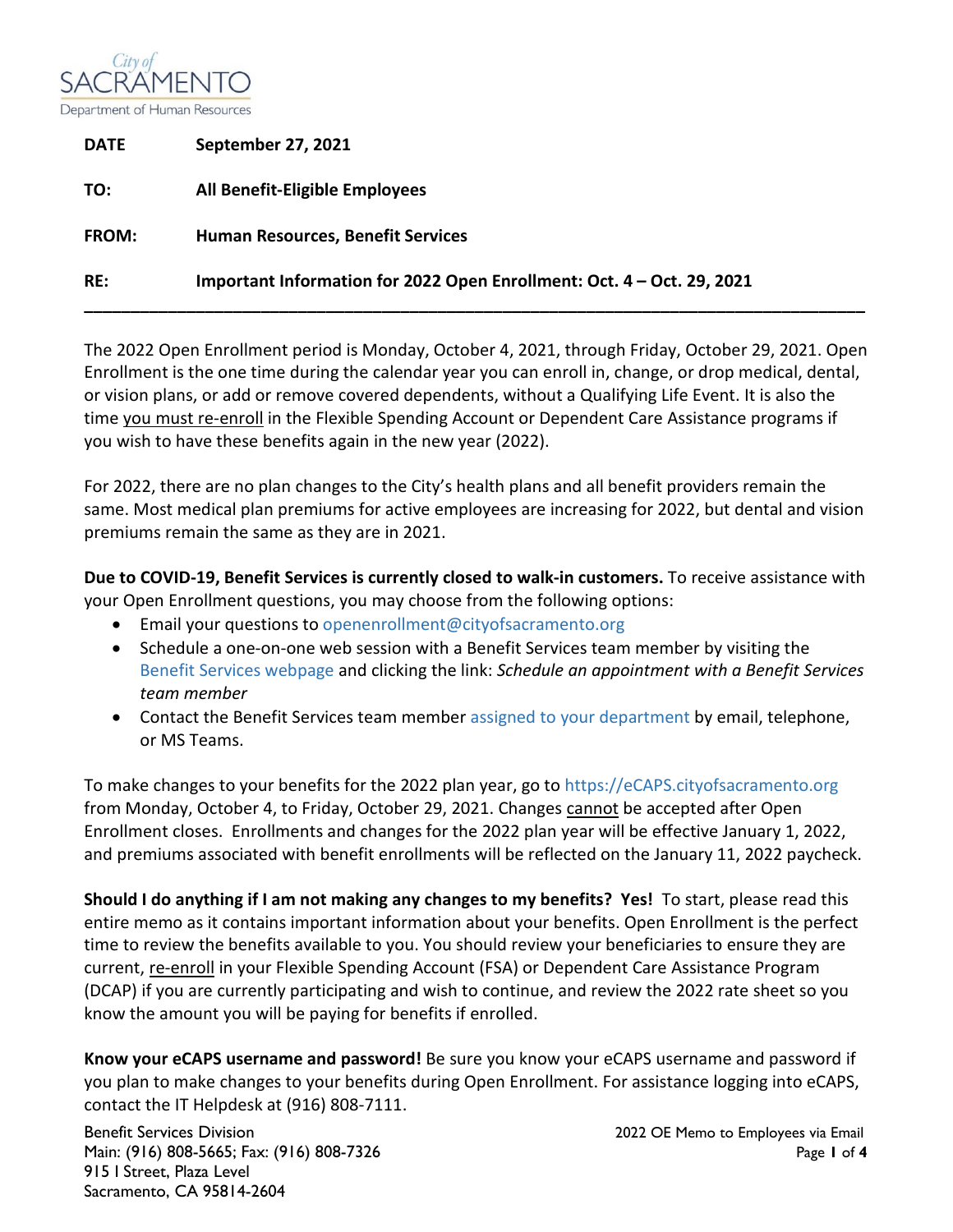**Verify your email address and mailing address are up to date in eCAPS.** Please make sure both addresses are current in eCAPS to receive important information about your benefits including notices about Open Enrollment and approaching deadlines.

### **UPDATES FOR JANUARY 1, 2022**

#### **Premiums**

Premiums are increasing for most medical plans, and all other rates remain the same as in 2021. The 2022 rate charts and the 2022 Employee Benefits Handbook are available on the [Benefit Services](http://www.cityofsacramento.org/HR/Divisions/Benefits-Retirement)  [webpage.](http://www.cityofsacramento.org/HR/Divisions/Benefits-Retirement) Please refer to the 2022 Employee Benefits Handbook for a summary of all benefits available to benefit-eligible employees.

## **Health Savings Account (HSA) Annual Limit for 2022**

The 2022 IRS limits for contributions to a Health Savings Account are:

- \$3,650 for employee-only coverage
- \$7,300 for employee +1 or more coverage
- If you are age 55 or older, you may contribute an additional \$1,000.

If you contributed to an HSA during the 2021 plan year and you remain enrolled in the same Account Based Health Plan (ABHP) medical plan for 2022, your 2021 contribution amount will automatically roll over for 2022, if you make no changes. If you do not change your election amount, your amount will not be increased to the 2022 IRS limit. If you want to increase your HSA contributions to the new 2022 limits, you must make this change in eCAPS during Open Enrollment. HSA contributions can be changed at any time during the plan year and do not require a Qualifying Life Event to make changes outside of Open Enrollment. You must be enrolled in an ABHP medical plan and meet other eligibility criteria, to contribute to an HSA.

If you select a different ABHP medical plan for 2022, you must enroll in the corresponding HSA plan that matches your ABHP medical plan provider.

## **Flexible Spending Account (FSA) and Dependent Care Assistance Program (DCAP) Elections**

If you want to enroll in an FSA account or the Dependent Care Assistance Program (DCAP), you must make a new election each year.

- FSA and DCAP elections must be made during Open Enrollment if you would like to continue contributing to your FSA/DCAP in 2022.
- Per IRS rules, your FSA/DCAP election made in 2021 cannot roll over to 2022.
- You cannot make changes to your FSA/DCAP election outside of Open Enrollment without a Qualifying Life Event.
- DCAP is used for paying for qualified childcare expenses for children under the age of 13 or for adult dependents who are incapable of caring for themselves. DCAP is not dependent life insurance.

## **Life Insurance Beneficiaries – Review and Update**

Open Enrollment is a great time to review your beneficiaries especially if you have experienced any family changes. When you log into eCAPS for Open Enrollment, you can see your current beneficiaries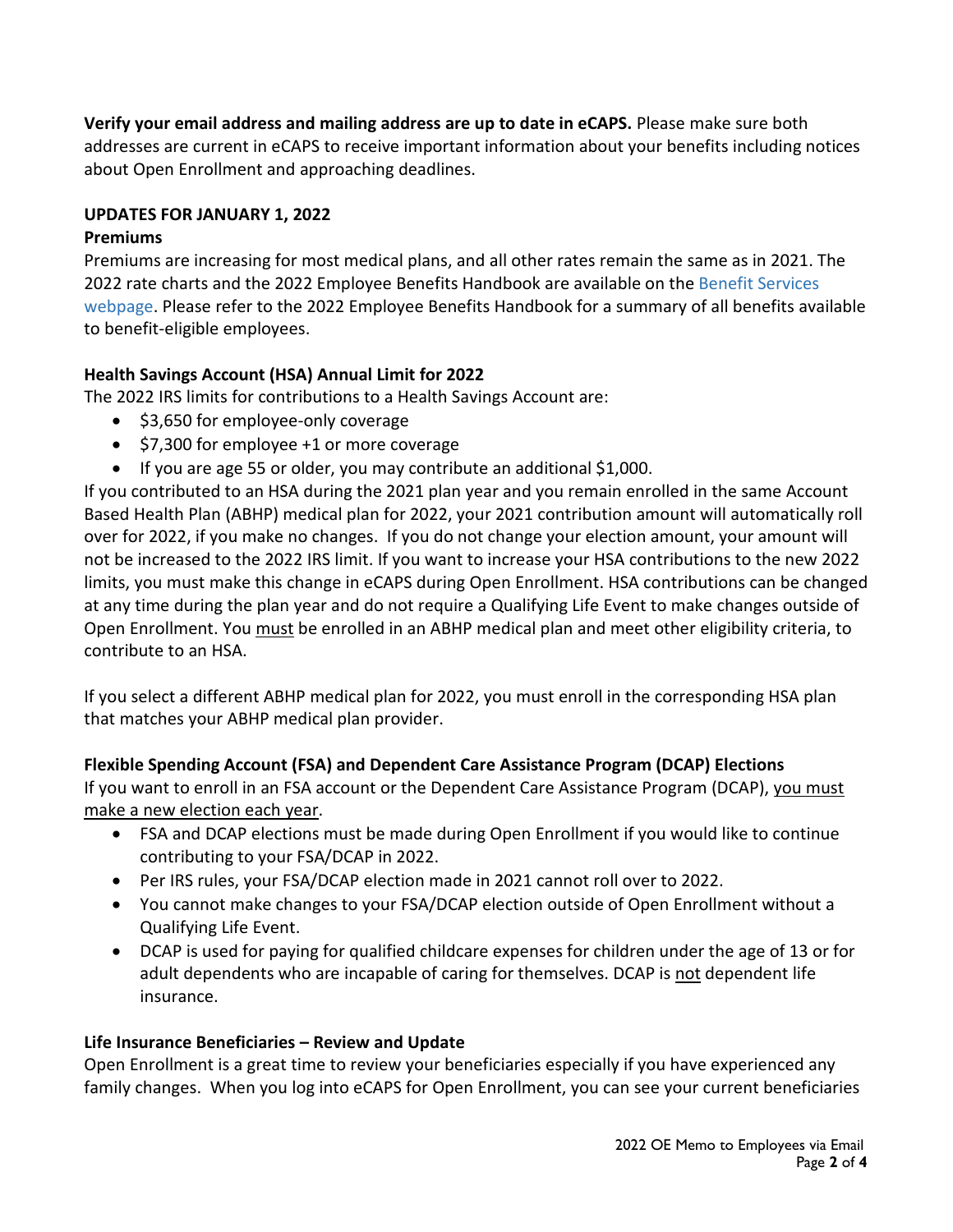and make updates if needed. Please note you cannot remove historical data related to prior beneficiaries. If you need assistance viewing beneficiaries, contact Benefit Services.

# **457(b) Deferred Compensation Changes**

To change your 457(b) contribution, you must do so via your [online account](https://www.cityofsacretplan.com/iApp/tcm/cityofsacretplan/index.jsp) with Nationwide and not in eCAPS. If you submit a change to your 457 contribution, this change usually is not reflected until the  $2<sup>nd</sup>$  paycheck in the month following the month you made the change. Example – you made a change between December 1-31, 2021. Your change should not be reflected until your  $2<sup>nd</sup>$  paycheck in January 2022. If you need assistance with how to change your contribution amount for the 1st paycheck in January 2022, please contact Benefit Services no later than November 30, 2021. Changes to beneficiaries for the City's 401(a) or 457(b) plans are made by logging into your Nationwide online account. The City does not maintain this information.

# **Dependent Eligibility Verification & Proof of Other Group Medical Coverage**

- [Additional documentation](http://www.cityofsacramento.org/-/media/Corporate/Files/HR/Divisions/Benefits/Acceptable-Documents-for-Life-Events.pdf?la=en) is required if you are newly enrolling a dependent on a City health plan or you are newly waiving City medical coverage.
- For new dependents, this documentation will prove the dependent's eligibility to be enrolled in a City plan.
- To waive medical insurance, you must provide proof of other *group* medical coverage obtained through a spouse, parent, or other employer.
- Documentation must be submitted to Benefit Services no later than 5:00 p.m., on Friday, November 12, 2021.
- Documentation may be sent using the following methods:
	- $\circ$  Scan and email documents to [openenrollment@cityofsacramento.org.](mailto:openenrollment@cityofsacramento.org) Your scanned document must be legible when printed or you will be required to re-submit your documents.
	- o Mail paper copies of your documents to Benefit Services, 915 I Street, Plaza Level, Sacramento, CA 95814, postmarked by November 12, 2021.
	- $\circ$  Send your documents in a sealed envelope via interoffice mail to mailstop 9800.
- Acceptable [dependent documentation](http://www.cityofsacramento.org/-/media/Corporate/Files/HR/Divisions/Benefits/Acceptable-Documents-for-Life-Events.pdf?la=en) includes, but is not limited to, the following documents: birth certificate, marriage certificate, State of California registration of domestic partnership, or court order or decree.
- Proof of other *group* medical coverage, used to waive your City medical coverage, must illustrate your effective date of coverage will begin 1/1/2022, and contain the carrier's name and group number. A medical card cannot be accepted as proof of current coverage. Be sure to request this documentation well in advance of the due date from the other employer where you will have coverage. No proof is required to drop dental and/or vision insurance.
- Medical coverage purchased through Covered California is not group health coverage and does not meet eligibility requirements to waive City medical coverage, due to Affordable Care Act requirements for employers.
- If Benefit Services does not receive your proof documentation by 5:00 p.m. on Friday, November 12, 2021, your requested 2022 medical enrollment changes or newly waiving medical for 2022 cannot be accepted, and you will remain in your current medical plan.